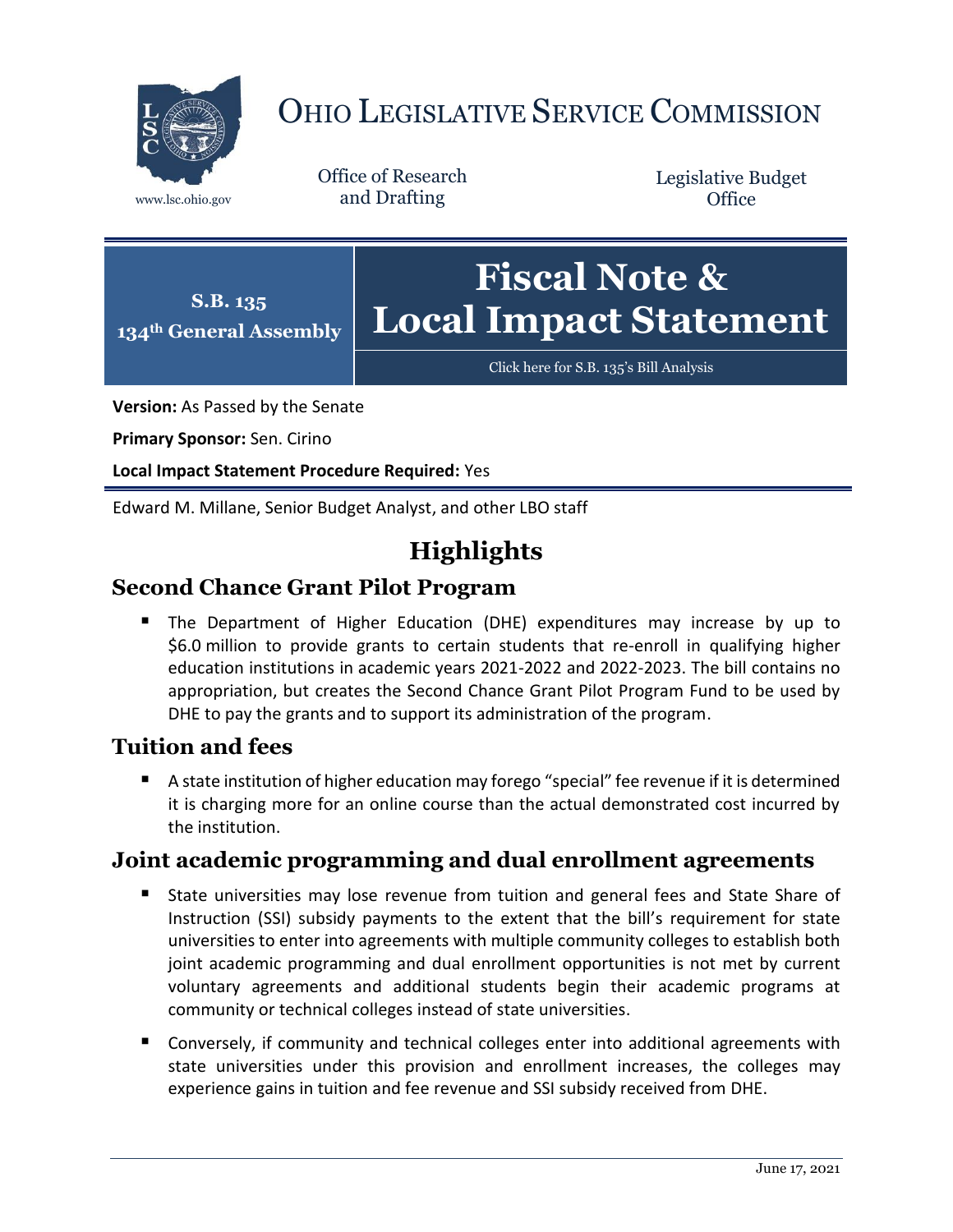# **Supplemental OCOG awards**

 The bill's proposed supplemental Ohio College Opportunity Grant (OCOG) award for certain students already eligible or receiving OCOG may decrease the overall number of students receiving awards. Ultimately, the total amount awarded is limited to the program's appropriation.

# **College Credit Plus apprenticeship subprogram**

**The bill's College Credit Plus (CCP) apprenticeship subprogram may result in a loss in** revenue to school districts, community schools, or STEM schools. Payments to businesses will be funded by deductions from the foundation aid of the educating district or school in a per-pupil amount to be determined by a formula established in rules by the State Board of Education.

# **Administrative costs**

 The bill may increase DHE's administrative expenses to adopt rules and issue reports covering a wide range of topics. The bill may also increase the administrative expenses of state universities to collect data and post similar reports on their websites.

# **Detailed Analysis**

# **Overview**

The bill makes numerous changes to existing higher education-related programs and procedures, and proposes several new ones. It also: (1) addresses free speech policies at school districts, other public schools, and state institutions of higher education, (2) modifies the law on K-12 career advising policies, (3) addresses management of endowment funds and donor gifts at state institutions of higher education, (4) establishes an apprenticeship subprogram under College Credit Plus (CCP), and (5) prohibits state institutions of higher education from entering into or renewing a contract with a company for a variety of services unless the contract declares the company is not boycotting Israel or other jurisdictions with whom Ohio can enjoy open trade. Provisions with notable fiscal effects are discussed below. For more information on all of the provisions in the bill, please see the bill analysis.

# **Second Chance Grant Pilot Program**

The Department of Higher Education (DHE) will incur expenditures of up to \$6.0 million in the FY 2022-FY 2023 biennium to provide no more than 3,000 eligible students with a one-time grant of up to \$2,000 under the Second Chance Grant Pilot Program. Under the program, a student who is a resident of the state and who (1) has not attained a bachelor's degree, (2) disenrolled from a state university, while in good standing, without transferring to another institution for at least three semesters, (3) enrolls in a qualifying institution within five years of disenrolling from that state university, (4) is not enrolled in the College Credit Plus Program, and (5) meets any other eligibility criteria determined by the Chancellor can receive a one-time grant of \$2,000 to be used in academic years 2021-2022 and 2022-2023. The grant is considered a "last-dollar" source of funding for the student, meaning that any other aid, grants, or scholarships received by the student, such as a federal Pell grant or award from the state's main need-based aid program, the Ohio College Opportunity Grant (OCOG), be applied by a qualifying institution to a student's tuition bill prior to applying funds from a Second Chance grant. If there are any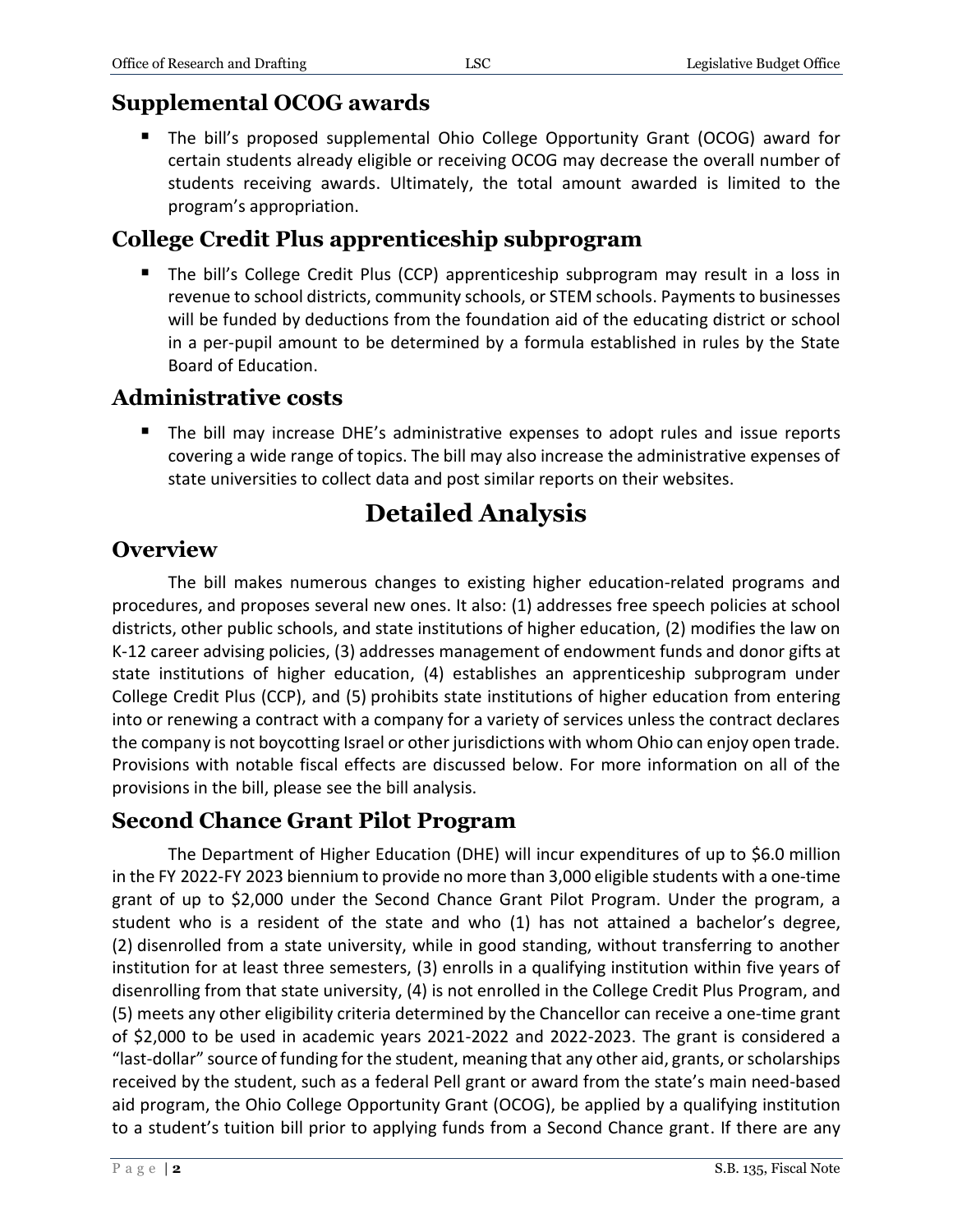unused funds remaining from the grant after a student's cost of attendance for that year is paid for, the qualifying institution must apply the remaining amount to the student's cost of attendance for any other academic year in which the student is enrolled as long as the pilot program is operating. A qualifying institution is required to return to DHE any unspent moneys from a grant after a student graduates, disenrolls from the institution, or if the program ceases to operate.

DHE's costs to support the grants may reach \$6.0 million (3,000 grants x \$2,000 per grant) assuming all 3,000 grants are awarded at the \$2,000 level, though the bill does not contain an appropriation to support the grants.<sup>1</sup> The bill creates the Second Chance Grant Pilot Program Fund to consist of moneys appropriated to it by the General Assembly to pay for the grants under the program. It also may be used to support any costs incurred by DHE to implement and administer the program, including, presumably, any costs associated with its duty to issue a report to the General Assembly in each of the academic years for which the program operates. The report must contain a variety of subjects, including, but not limited to, the number of participants in the program for that academic year, the state universities from which the participants initially disenrolled, and information on how the grants were used.

Qualifying institutions will likely experience a gain in revenue if the program attracts eligible students to their campuses. In addition to revenue from tuition, state universities and community and technical colleges that enroll new voucher eligible students may also receive additional subsidy from the State Share of Instruction (SSI) depending on whether the institutions attain a greater share of the statewide amounts computed for each formula component. Likewise, the institutions whose share of the formula components decreases may receive less SSI funding. In FY 2020, the latest year for which SSI data is available, the average SSI distribution per student was \$6,471 for the state's public four-year universities and regional campuses and \$4,870 for community and technical colleges. Similarly, an Ohio Technical Center (OTC) that enrolls new students may receive a larger share of the appropriation allocated through the OTC formula supported by GRF line item 235444, Ohio Technical Centers.<sup>2</sup> Any gain in revenue as a result of additional students will be offset, at least in part, by the cost to educate the new students.

### **Limitations on fees**

#### **Tuition and fees for online courses**

The bill prohibits state institutions of higher education from charging more in tuition and general fees for an online course than for one that is taught in an in-person, classroom setting. According to a DHE spokesperson, this provision effectively codifies current practice specified under temporary law in H.B. 166 of the 133<sup>rd</sup> General Assembly and has no fiscal impact.

 $\overline{a}$ 

<sup>&</sup>lt;sup>1</sup> The Senate-passed version of H.B. 110 of the 134<sup>th</sup> General Assembly contains a \$3.0 million appropriation in FY 2022 from DPF Fund 5YD0 line item 235494, Second Chance Grant Pilot Program, to be distributed by DHE to qualifying institutions and Ohio Technical Centers to provide grants to eligible students.

<sup>&</sup>lt;sup>2</sup> Since the General Assembly determines overall SSI and OTC funding through annual appropriations, the program would not necessarily increase the state's cost for SSI or OTC formula payments even if enrollment were to increase.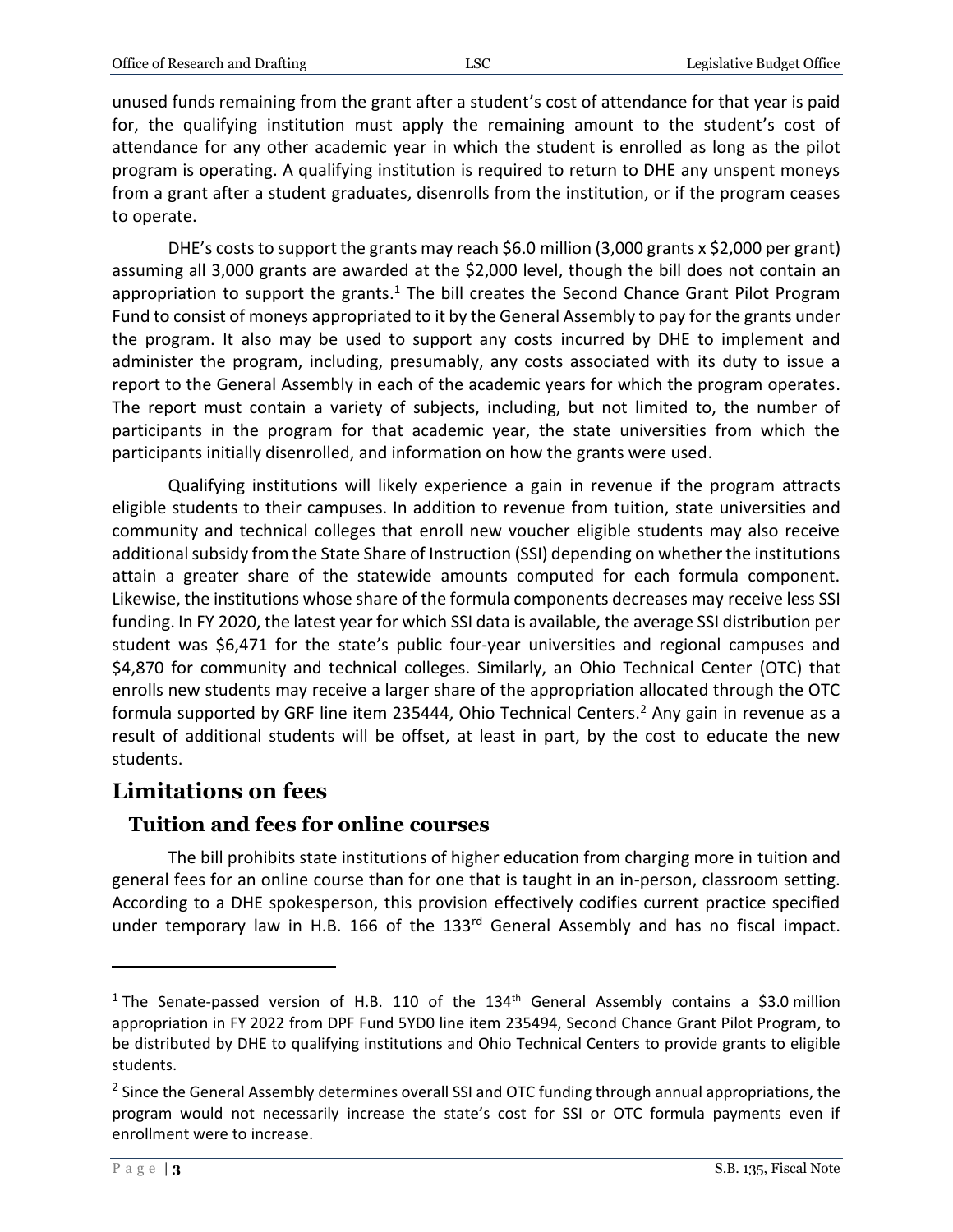Essentially, universities, in FY 2020 and FY 2021, were limited to increases in undergraduate instructional and general fees, including, presumably, for online courses, of no more than 2% over what the university charged in the prior academic year. Community and technical colleges were limited to increases of no more than \$5 per credit hour over what the college charged in the prior academic year.

The bill also requires that any "special" fees charged by a state institution for an online course be based on the actual cost incurred by the university to provide the course. Under the same current temporary law provision mentioned above, the Chancellor of Higher Education is required to approve all new or increased "special" fees. According to the DHE spokesperson, the provision effectively provides DHE with criteria in its determination of whether to permit the creation or increases of "special" fees related to online courses. If it is determined that a state institution is charging more in "special" fees than the actual demonstrated cost incurred to provide the online course, it may forego fee revenue.

#### **Prohibition on additional regular coursework fees**

The bill also prohibits state institutions of higher education from charging students an additional fee for an employee of the university, or an entity contracting with the institution, to complete any academic activity associated with regular coursework, including grading student assignments. To the extent an institution is currently charging these fees, it may experience a loss in revenue to stop doing so.

### **Joint academic programming and dual enrollment agreements**

The bill requires each state university to enter into agreements with multiple community colleges to establish both joint academic programming and dual enrollment opportunities to assist students in completing their degrees. Currently, state universities and community colleges voluntarily partner with each other through a variety of agreements that can result in a bachelor's degree being completed at the university. In fact, most, if not all, state universities have these agreements in place with community colleges. The most popular of these agreements appears to be "2 + 2" programs, whereby a student can earn an associate's degree (two years of credit) at a community college and then transfer those credits to the partnering university to complete a bachelor's degree in an aligned discipline. On its website, the Ohio State University (OSU) lists dozens of these agreements, including "1 + 3" and "2.5 + 2" programs, that it has with Central Ohio Technical College, Columbus State Community College, North Central College, and Rhodes State College.<sup>3</sup> Similarly, Central State University (CSU) lists on its website its agreements with Clark State Community College, Columbus State Community College, Cuyahoga Community College, Sinclair Community College, and Stark State College.<sup>4</sup>

If these current agreements meet the bill's requirements, as well as any rules adopted by DHE, then there may little if any fiscal effect. However, to the extent that they do not, state universities and community colleges may incur administrative costs to establish the agreements. If additional agreements are established, state universities may also experience tuition revenue losses to the extent a student enrolls in a community or technical college and pays the college's

 $\overline{a}$ 

<sup>3</sup> OSU's Pathway Agreements – [https://registrar.osu.edu/agreements/index.html.](https://registrar.osu.edu/agreements/index.html)

<sup>4</sup> CSU's Articulations and Partnerships – [https://www.centralstate.edu/academics/index.php?num=2.](https://www.centralstate.edu/academics/index.php?num=2)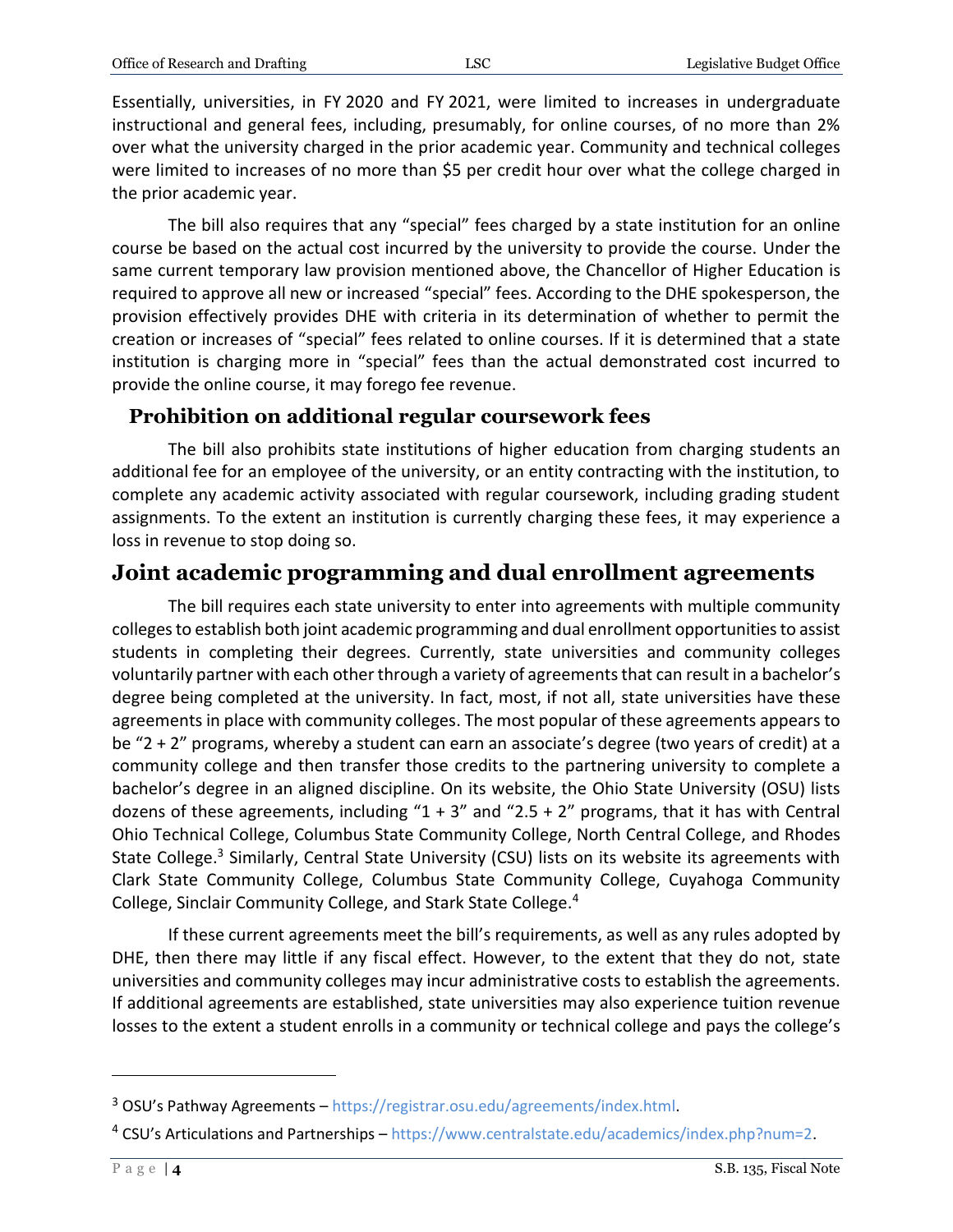tuition and general fees instead of university fees for courses taken on its campus. They could also experience a decrease in revenue received from SSI subsidy payments since, under the current SSI formula for universities and regional campuses, the credit hours earned for an associate's degree do not count toward a bachelor's degree in programs where an associate's degree is earned first followed by bachelor's degree completion. On the other hand, community and technical colleges entering into additional agreements with universities under this provision may experience gains in revenue from both tuition and general fees and SSI subsidy received from DHE if student enrollment increases.

# **Ohio Guaranteed Transfer Pathways**

The bill codifies the existing Ohio Guaranteed Transfer Pathways (OGTP) Initiative. The OGTP provides a path for community college students to transfer to a state university to complete a bachelor's degree. Currently, every state university offers a pathway for at least one bachelor's degree program.

# **Accommodations for students unable to enroll in a course**

Under current law, state institutions of higher education, in certain circumstances, are required to waive an eligible student's tuition and general fees for a course that is necessary to complete a bachelor's degree if the student was unable to enroll in that course in the student's final year. The bill revises this requirement to require state institutions to offer an eligible student one of several prescribed accommodations, including tuition and fee waivers or reimbursements, if the student is unable to register for a nongeneral elective course necessary to complete the student's bachelor's degree program in one of the student's final two academic years. Similar to the waiver requirements in current law, this provision is likely to most affect state universities since, with the exception of "applied" bachelor's degree programs, two-year public colleges generally offer two-year degree or shorter programs. Therefore, state universities may forego revenue from waiving or reimbursing fees for a student who meets the standards for the accommodations proposed in the bill. The amount of foregone revenue will depend on the number of students eligible for a tuition waiver or reimbursement and each institution's tuition rates.

# **Supplemental OCOG awards**

### **Background**

The Ohio College Opportunity Grant (OCOG) provides need-based financial aid to college students. In general, to be eligible for an OCOG award, a student must be an Ohio resident in an associate's degree, first bachelor's degree, or nurse diploma program at an eligible public, private nonprofit, or private for-profit institution of higher education. A student must also have an expected family contribution (EFC) of 2190 or less and a maximum household income of \$96,000. To determine maximum per-student OCOG amounts for each fiscal year, the Chancellor of Higher Education, generally, subtracts the maximum federal Pell grant and EFC combination from the average instructional and general fees charged by the student's respective institutional sector. In FY 2021, OCOG generally provides eligible full-time students enrolled at public institutions an annual award up to \$2,000; students enrolled at private, nonprofit institutions an annual award up to \$3,500; and students enrolled at private, for-profit institutions an annual award up to \$1,300. OCOG awards are supported by appropriations from GRF line item 235563, Ohio College Opportunity Grant, under DHE's budget.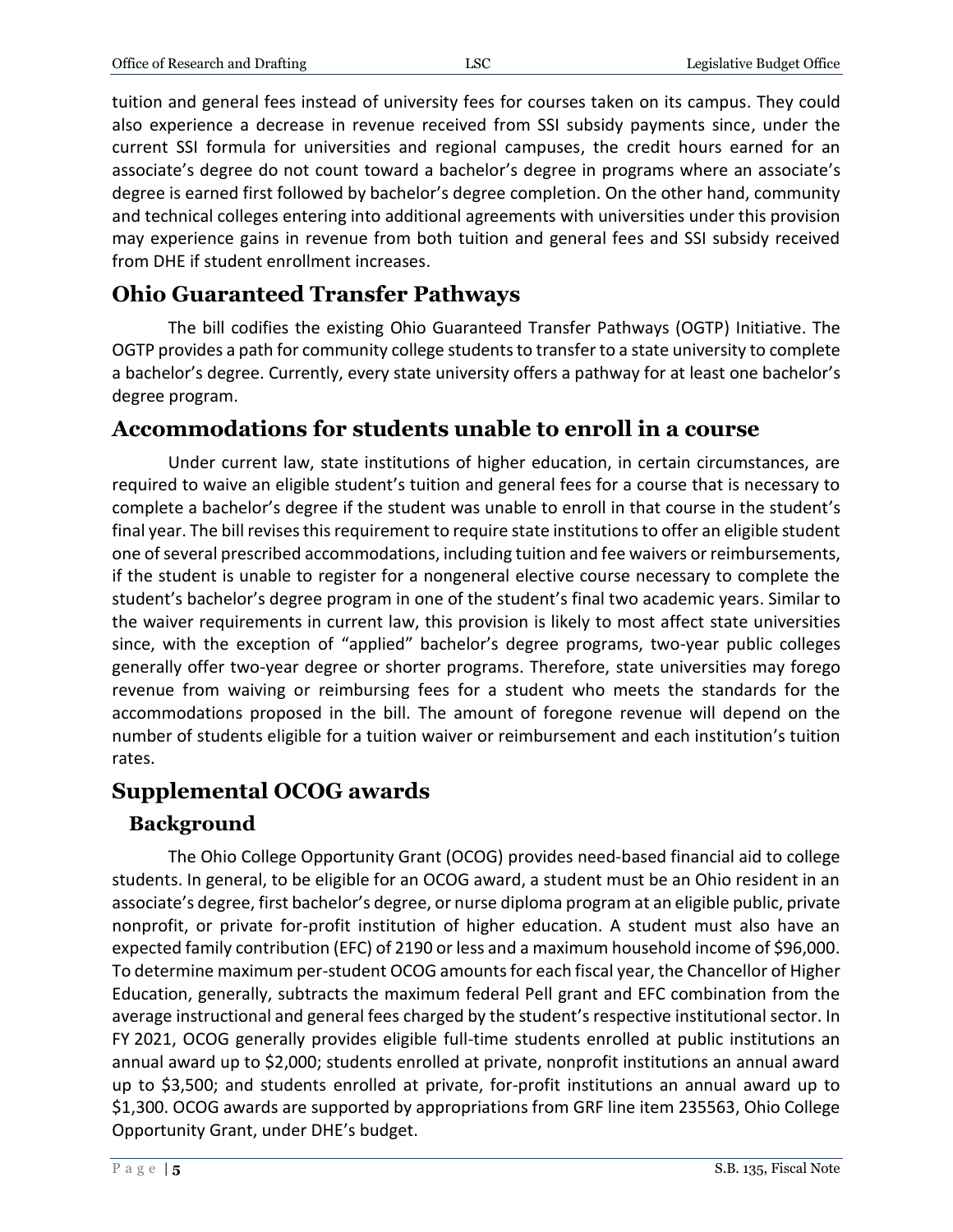### **The bill**

The bill provides supplemental OCOG to a student who is currently receiving OCOG, has completed at least two years of a bachelor's degree, and is making progress towards completing that bachelor's degree program. The bill requires the Chancellor to adopt rules to implement the provision, including a method to calculate supplemental grant amounts. The supplemental awards must be supported by appropriations from line item 235563. Increasing awards for these students may decrease the overall number of students receiving awards. The total amount awarded is limited to the program's appropriation. Individual award amounts are projected by dividing the total available OCOG appropriation by the number of students eligible for an award. In FY 2020, over 56,000 students received OCOG awards totaling over \$108 million.

### **Nursing bachelor's degree programs at community and technical colleges**

The bill requires the Chancellor to approve all nursing bachelor's degree programs at community and technical colleges that meet certain standards and procedures and the following five continuing law qualifications:

- 1. Evidence of an agreement between the college and a regional business or industry to train students in an in-demand field and to employ students upon successful completion of a program;
- 2. That the workforce need of regional business or industry is in an in-demand field with long-term sustainability based upon data provided by the Governor's Office of Workforce Transformation;
- 3. Supporting data that identifies the specific workforce need the program will address;
- 4. The absence of a bachelor's degree program that meets the workforce need addressed by the proposed program that is offered by a state university or private college or university; and
- 5. Willingness of an industry partner to offer workplace-based learning and employment opportunities to students enrolled in the proposed program.

Community and technical colleges choosing to offer a nursing bachelor's degree program will likely incur costs to establish one. However, any costs will be offset, at least in part, by increased revenue from additional SSI subsidy distributed by DHE for course and bachelor's degree completion and tuition paid by students enrolled in the new program.

# **College Credit Plus apprenticeship subprogram**

The bill creates an apprenticeship subprogram under the existing College Credit Plus (CCP) Program. Under current law, the CCP Program allows qualified Ohio high school students to take college courses at state expense for both college and high school credit. Beginning in the 2022-2023 school year, the bill's subprogram will permit students, age 16 or older and enrolled in a public or chartered nonpublic school, to participate in apprenticeships certified or registered by the U.S. Department of Labor and not offered by the student's secondary school.

The bill requires the Chancellor of Higher Education and the Superintendent of Public Instruction, in consultation with the Director of Development Services and the Administrator of Workers' Compensation, to develop a proposal to implement the apprenticeship subprogram by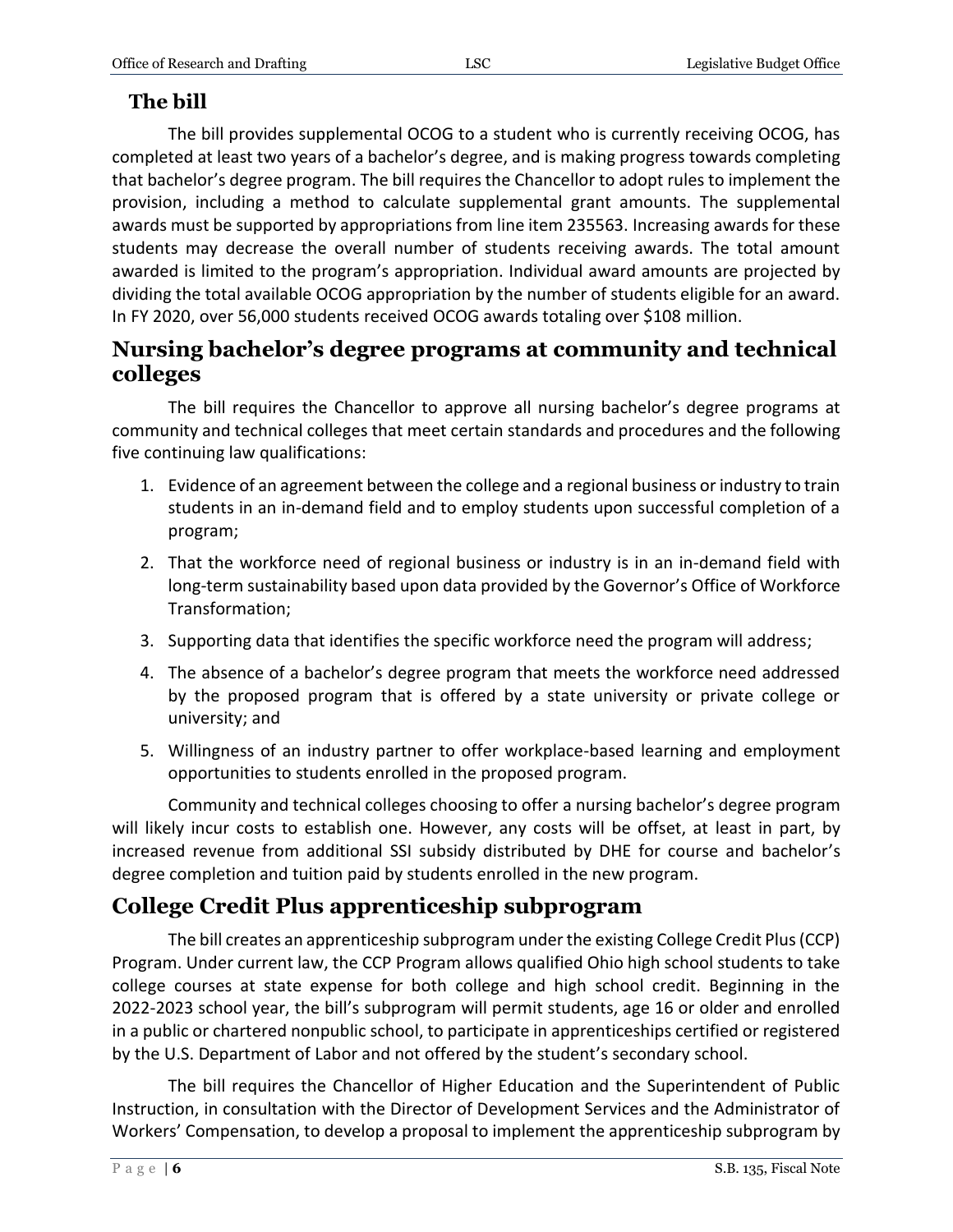December 31, 2021. The Department of Higher Education (DHE), the Department of Education (ODE), the Development Services Agency, and the Bureau of Workers' Compensation may incur minimal additional expenses for the creation of the proposal. The bill requires the State Board of Education to adopt rules to implement the apprenticeship subprogram by June 30, 2022. The rules must include, among other things, a funding formula to pay businesses for the costs associated with employing students under the apprenticeship subprogram.

The funding structure of the subprogram will function similarly to CCP. The CCP Program funds public school students through a deduction from the state aid allocated to the school district, community school, or STEM school that the student attends. Under current law, the deduction and transfer for CCP is calculated according to per credit hour amounts based on the per-pupil formula amount (currently, \$6,020) as well as the location and method of instruction. In FY 2021, the per credit hour amounts range from \$42 (default floor) to \$166 (default ceiling). A high school and college may negotiate alternative payment amounts, but they cannot be less than the default floor amount, unless approved by the Chancellor, or exceed either the default ceiling amount or the college's standard rate, whichever is less. Students attending nonpublic schools are funded through a set-aside of \$2.6 million in FY 2021 in GRF line item 200511, Auxiliary Services.

The apprenticeship subprogram will continue to fund public school students through a deduction. As a result of the deductions, school districts, community schools, and STEM schools that enroll apprenticeship participants will likely experience lower revenues. However, because the formula is determined in rules and not by the bill, it is unclear how much will be transferred from public schools to fund the program. Likewise, nonpublic school students will be funded from the GRF set-aside for the CCP Program, but the amount per student will depend on the rules established by the State Board.

# **New administrative responsibilities**

The bill also may increase the administrative costs of the state institutions of higher education, DHE, and public schools to fulfill various reporting requirements and provisions with respect to free speech policies and to develop and adopt rules for various provisions. These requirements and provisions are described in the bill analysis.

# **Unused CARES Act funds for community colleges**

The bill requires the Chancellor to distribute any unused funds, to the extent that federal law permits, received from the federal Coronavirus Aid, Relief, and Economic Security (CARES) Act for higher education priorities to community colleges to provide support to students enrolled in a short-term certificate program.

DHE has been appropriated a total of \$336.1 million in federal CARES Act funds in FY 2021. With the exception of moneys in Fund 3HQ0 line item 235509, GEER – Higher Education Initiatives,<sup>5</sup> these CARES Act funds have been or will be spent by the end of this fiscal year. Exactly

 $\overline{a}$ 

<sup>&</sup>lt;sup>5</sup> Line item 235509 is currently proposed to be appropriated \$16.2 million in FY 2022 in H.B. 110 of the 134th General Assembly, As Passed by the House. The appropriation is expected to be used by DHE to continue initiatives focused on increasing broadband capacity at higher education institutions, FAFSA-related data system upgrades, improving retention rates at community colleges, and purchasing additional materials for remote and hybrid courses.